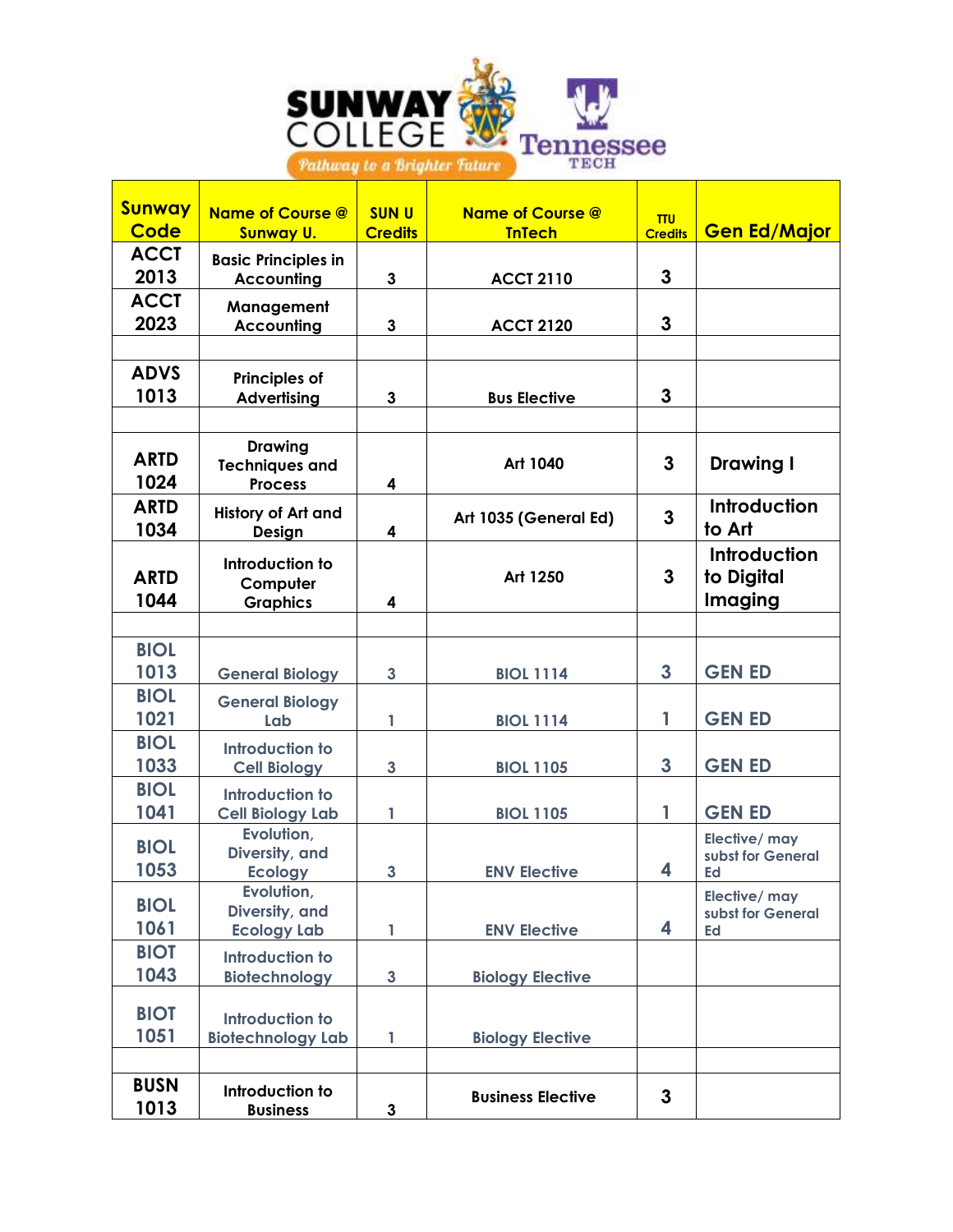

| <b>BUSN</b><br>2013 | Introduction to<br><b>Global Business</b>                  | 3 | <b>Business Elective</b> | 3 |                                               |
|---------------------|------------------------------------------------------------|---|--------------------------|---|-----------------------------------------------|
|                     |                                                            |   |                          |   |                                               |
| <b>BUCM</b><br>3013 | <b>Business</b><br><b>Communications</b>                   | 3 | <b>BMGT3720</b>          | 3 | <b>Business</b><br><b>Communications</b><br>1 |
|                     |                                                            |   |                          |   |                                               |
| <b>CHEM</b><br>1013 | <b>Chemistry and</b><br><b>Society</b>                     | 3 | <b>CHEM 1010</b>         | 4 |                                               |
|                     | <b>Chemistry and</b>                                       |   |                          |   |                                               |
| <b>CHEM</b>         | Society Lab                                                |   |                          |   |                                               |
| 1021                | General                                                    | 1 |                          |   |                                               |
| <b>CHEM</b>         |                                                            |   |                          |   |                                               |
| 1033                | Chemistry I                                                | 3 | <b>CHEM 1110</b>         | 4 |                                               |
| <b>CHEM</b>         | General                                                    |   |                          |   |                                               |
| 1041                | <b>Chemistry I Lab</b>                                     | 1 |                          |   |                                               |
| <b>CHEM</b>         |                                                            |   |                          |   |                                               |
|                     | General                                                    |   | <b>CHEM 1120</b>         | 4 |                                               |
| 1053                | <b>Chemistry II</b>                                        | 3 |                          |   |                                               |
| <b>CHEM</b>         | General                                                    |   |                          |   |                                               |
| 1061                | <b>Chemistry II Lab</b>                                    | 1 |                          |   |                                               |
| <b>CHEM</b>         | Organic                                                    |   | <b>CHEM 3010</b>         |   |                                               |
| 2013                | <b>Chemistry I</b>                                         | 3 |                          | 4 |                                               |
| <b>CHEM</b>         | Organic                                                    |   |                          |   |                                               |
| 2021                | <b>Chemistry I Lab</b>                                     | 1 |                          |   |                                               |
|                     |                                                            |   |                          |   |                                               |
| <b>COMM</b><br>1013 | <b>Public Speaking &amp;</b><br><b>Presentation Skills</b> | 3 | <b>SPCH 2410</b>         | 3 | <b>GEN ED</b>                                 |
| <b>COMM</b>         | Introduction to                                            |   |                          |   |                                               |
| 1023                | Human                                                      |   |                          | 3 | <b>GEN ED</b>                                 |
|                     | Communication                                              | 3 | <b>SPCH 1020</b>         |   |                                               |
| <b>COMM</b>         |                                                            |   |                          |   |                                               |
| 1043                | <b>Communication and</b><br><b>Social Engagement</b>       | 3 | elective                 |   |                                               |
|                     |                                                            |   |                          |   |                                               |
| <b>COMM</b>         | Introduction to                                            |   |                          |   |                                               |
| 2013                | Communication<br><b>Theory</b>                             | 3 | <b>COMM 3100</b>         | 3 | <b>COMM Maj</b>                               |
|                     |                                                            |   |                          |   |                                               |
| <b>COMM</b>         | Communication<br>Research                                  |   |                          |   |                                               |
| 2023                | Methodology                                                | 3 | <b>COMM 3200</b>         | 3 | <b>COMM Maj</b>                               |
| <b>COMM</b>         |                                                            |   |                          |   |                                               |
| 2033                | <b>Mass Media and</b>                                      | 3 | <b>JOUR 2200</b>         | 3 | <b>GEN ED</b>                                 |
|                     | <b>Society</b>                                             |   |                          |   |                                               |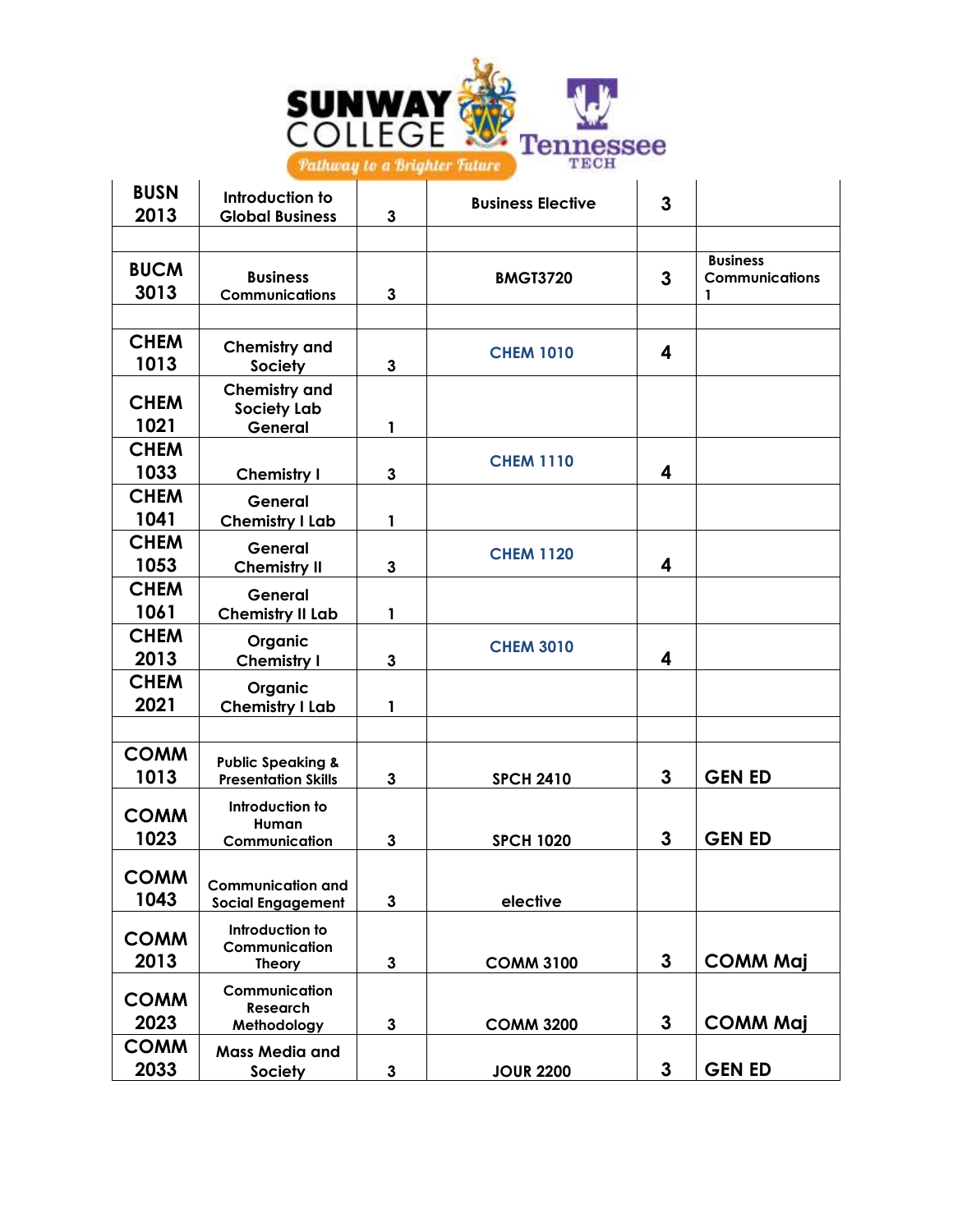

| <b>COMM</b>         | <b>Intercultural</b>                                           |              |                                                              |              | Elective/ may<br>subst for General                 |
|---------------------|----------------------------------------------------------------|--------------|--------------------------------------------------------------|--------------|----------------------------------------------------|
| 2043                | Communication                                                  | 3            | <b>Elective</b>                                              | $\mathbf{3}$ | Ed                                                 |
| <b>COMM</b><br>2053 | Organizational<br>Communication                                | $\mathbf{3}$ | <b>COMM 2075</b>                                             |              | Intro to<br>Organizational<br><b>Communication</b> |
| <b>COMM</b><br>2063 | <b>Public Relations</b>                                        | $\mathbf{3}$ | <b>JOUR 3460</b>                                             |              | Intro to Public<br><b>Relations</b>                |
| <b>COMM</b><br>3013 | <b>Web Design and</b><br>Development                           | 3            |                                                              |              |                                                    |
| <b>COMM</b><br>3023 | <b>Persuasion and</b><br><b>Social Influence</b>               | 3            | <b>COMM 4630</b>                                             |              | Persuasion                                         |
| <b>COMM</b><br>3033 | <b>Communications</b><br><b>Ethics</b>                         | $\mathbf{3}$ | <b>Elective</b>                                              | 3            | Elective/ may<br>subst for Gen Ed                  |
|                     |                                                                |              |                                                              |              |                                                    |
| <b>CSCI</b><br>1013 | <b>Introduction to</b><br>Computer<br><b>Applications</b>      | 3            | <b>DS 2810</b>                                               |              | <b>For Business or</b><br><b>CSC</b>               |
| <b>CSCI</b><br>2014 | <b>Information</b><br><b>Technology for</b><br><b>Business</b> | 4            | <b>CSC 2560</b>                                              |              | for CSC Major or<br><b>DS in Business</b>          |
| <b>CSCP</b><br>1014 | Computer<br>Programming, I                                     | 4            | <b>CSC ELEC</b>                                              | 4            | Elective,<br>substitution                          |
| <b>CSCP</b><br>2014 | Computer<br><b>Programming II</b>                              | 4            | <b>CSC ELEC</b>                                              | 3            | for CSC Major or<br><b>DS in Business</b>          |
| <b>CSCP</b><br>2024 | <b>Data Structures</b>                                         | 4            | <b>CSC 2110 and CSC 2111</b>                                 | 4            | for CSC Major                                      |
| <b>ECON</b><br>2013 | <b>Microeconomics</b>                                          | $\mathbf{3}$ | <b>ECON 2010</b>                                             | 3            |                                                    |
| <b>ECON</b><br>2023 | <b>Macroeconomics</b>                                          | 3            | <b>ECON 2020</b>                                             | 3            |                                                    |
| <b>ECON</b><br>3013 | <b>International</b><br><b>Economics</b>                       | $\mathbf{3}$ | <b>ECON 4510</b>                                             | 3            |                                                    |
| <b>EENG</b><br>2014 | <b>Circuit Analysis</b>                                        | 4            | <b>ECE 2010 and 2011</b><br><b>Electric Circuits I + Lab</b> | 4            |                                                    |
|                     |                                                                |              |                                                              |              |                                                    |
| <b>ENGL</b><br>1014 | <b>Fundamentals of</b><br><b>College Writing</b>               | 4            | <b>ENGL 1010</b>                                             | $\mathbf{3}$ | <b>GEN ED</b>                                      |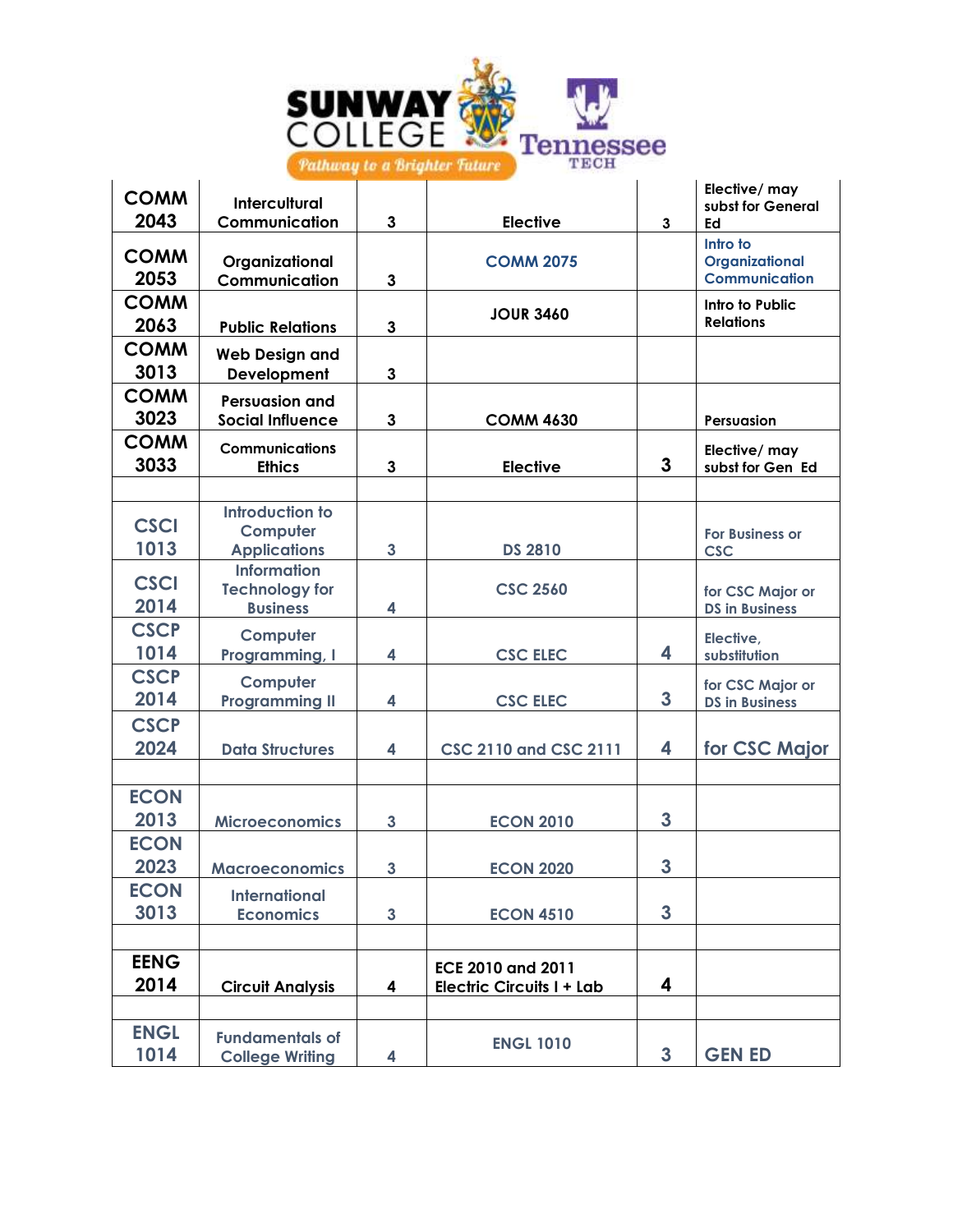

| <b>ENGL</b> |                                       |   |                                 |                  | Elective/ may<br>subst for |
|-------------|---------------------------------------|---|---------------------------------|------------------|----------------------------|
| 1023        | <b>Film Appreciation</b>              | 3 | <b>ENGL Elective</b>            | 3                | <b>General Ed</b>          |
|             | Introduction to                       |   |                                 |                  |                            |
| <b>ENGL</b> | <b>Critical &amp; Creative</b>        |   |                                 |                  |                            |
| 2014        | <b>Writing</b>                        | 4 | ENGL 2130/2230/2330             | 3                |                            |
|             |                                       |   |                                 |                  |                            |
|             | Introduction to                       |   |                                 |                  |                            |
| <b>ENGR</b> | <b>Mechanical</b>                     |   |                                 |                  |                            |
| 1023        | <b>Engineering</b>                    | 3 | <b>ENGR 1200</b>                | 1                |                            |
| <b>ENGR</b> | <b>Basic Statics for</b>              |   |                                 |                  |                            |
| 2013        | <b>Engineering</b>                    | 3 | <b>CEE 2110 Statics</b>         | 3                |                            |
| <b>ENGR</b> | <b>Dynamics for</b>                   |   |                                 |                  |                            |
| 2023        | <b>Engineering</b>                    | 3 | <b>ME 2330 Dynamics</b>         | 3                |                            |
|             |                                       |   |                                 |                  |                            |
| <b>ENGR</b> | <b>Fundamentals of</b>                |   | ME 3210                         |                  |                            |
| 2033        | <b>Thermodynamics</b>                 | 3 | <b>Thermodynamics</b>           | 3                |                            |
| <b>ENGR</b> | Introduction to                       |   |                                 |                  |                            |
| 2043        | <b>Material Science</b>               | 3 | <b>ME 3010 Materials</b>        | 3                |                            |
| <b>ENGR</b> |                                       |   |                                 |                  |                            |
| 2053        | <b>Mechanics of</b>                   |   | <b>CEE 3110 Mechanics of</b>    | 3                |                            |
|             | <b>Materials</b>                      | 3 | <b>Materials</b>                |                  |                            |
| <b>ENGR</b> |                                       |   |                                 |                  |                            |
| 2064        | <b>Digital Logic</b>                  | 4 | <b>ECE 2110 Digital Systems</b> | 3                |                            |
| <b>ENGR</b> |                                       |   |                                 |                  |                            |
| 2073        | <b>Engineering</b><br><b>Graphics</b> | 3 | <b>ENGR 1110 Eng Graphics</b>   | $\boldsymbol{2}$ |                            |
|             |                                       |   |                                 |                  |                            |
|             | <b>Engineering</b>                    |   |                                 |                  |                            |
| <b>ENGR</b> | <b>Instrumentation</b>                |   |                                 |                  |                            |
| 2083        | and Measurement                       | 3 | <b>ME3023 Measurements</b>      | 3                |                            |
| <b>ENGR</b> |                                       |   | <b>ECE 3210 + 3260 Control</b>  |                  |                            |
| 3013        | <b>Control Systems</b>                | 3 | Systems + Lab                   | 4                |                            |
|             |                                       |   |                                 |                  |                            |
|             | <b>Introduction to</b>                |   |                                 |                  |                            |
| <b>ENVS</b> | <b>Environmental</b>                  |   |                                 |                  |                            |
| 1014        | <b>Studies</b>                        | 4 | <b>ESS 1100</b>                 | $\mathbf{3}$     | <b>GEN ED</b>              |
|             |                                       |   |                                 |                  |                            |
| <b>FILM</b> | Introduction to                       |   |                                 |                  |                            |
| 1014        | <b>Filmmaking</b>                     | 4 | <b>General Electives</b>        | 4                |                            |
| <b>FILM</b> |                                       |   |                                 |                  |                            |
| 1024        | <b>Film Studies</b>                   | 4 | gen ed HUFA credit              | 4                |                            |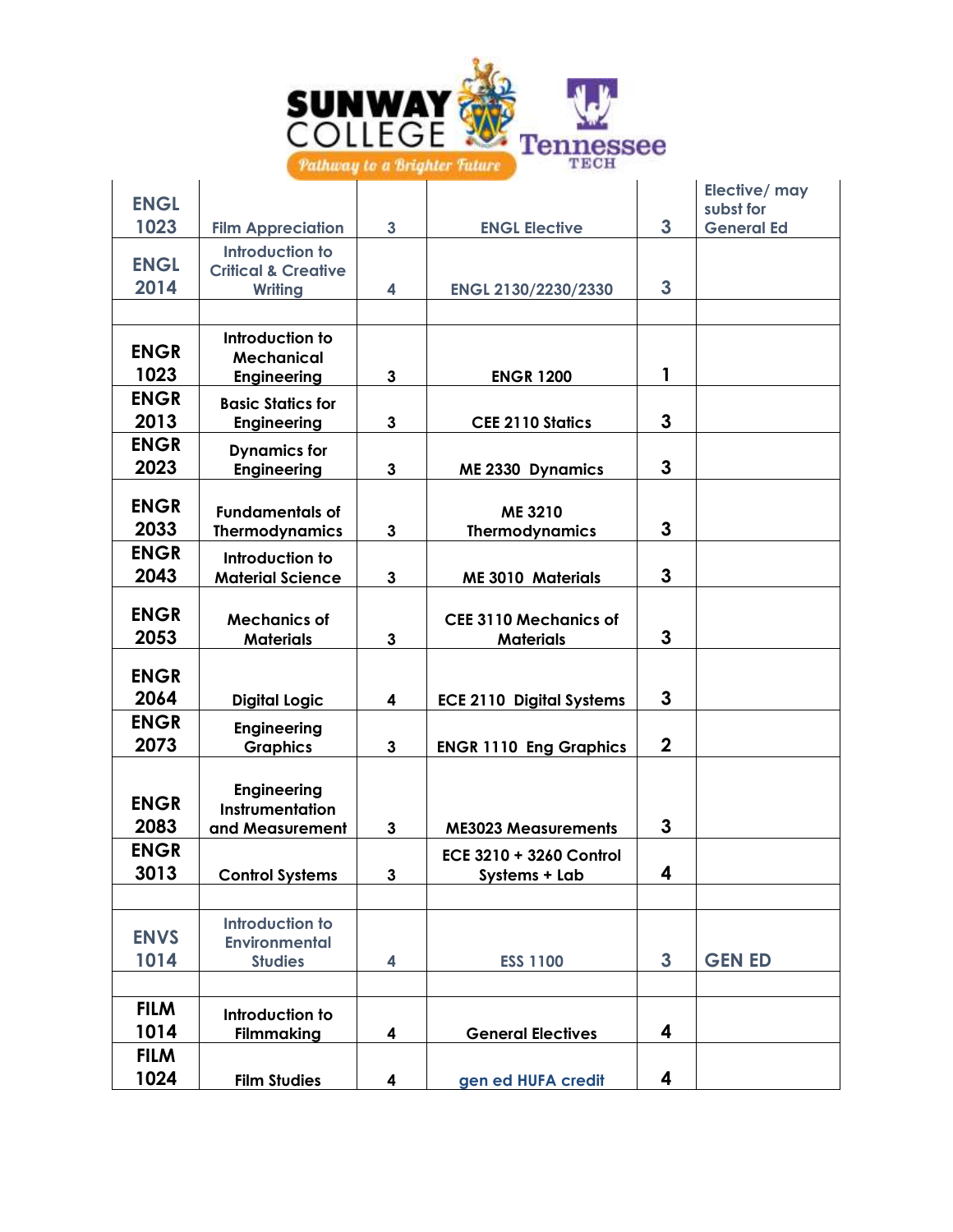

| <b>Scriptwriting</b>        | 4                                                                                                                     | <b>General Electives</b>         | 4                                                                                                           |                                              |
|-----------------------------|-----------------------------------------------------------------------------------------------------------------------|----------------------------------|-------------------------------------------------------------------------------------------------------------|----------------------------------------------|
|                             |                                                                                                                       |                                  |                                                                                                             |                                              |
| <b>World Cinema</b>         | 4                                                                                                                     | gen ed HUFA credit               | 4                                                                                                           |                                              |
| Filmmaking:                 |                                                                                                                       |                                  |                                                                                                             |                                              |
| <b>Documentary</b>          | 4                                                                                                                     | <b>General Electives</b>         |                                                                                                             |                                              |
| <b>Editing Techniques</b>   |                                                                                                                       |                                  |                                                                                                             |                                              |
| 1                           | 4                                                                                                                     | <b>General Electives</b>         |                                                                                                             |                                              |
|                             |                                                                                                                       |                                  |                                                                                                             |                                              |
| <b>Producing for Film</b>   | 4                                                                                                                     | <b>General Electives</b>         |                                                                                                             |                                              |
|                             |                                                                                                                       |                                  |                                                                                                             |                                              |
| <b>Directing for Film</b>   | 4                                                                                                                     | <b>General Electives</b>         |                                                                                                             |                                              |
|                             |                                                                                                                       |                                  |                                                                                                             |                                              |
|                             |                                                                                                                       | <b>FIN 3210</b>                  |                                                                                                             |                                              |
| <b>Business Finance</b>     | $\mathbf{3}$                                                                                                          | <b>Principles/Managerial Fin</b> | 3                                                                                                           | <b>Business</b>                              |
|                             |                                                                                                                       |                                  |                                                                                                             |                                              |
|                             |                                                                                                                       |                                  |                                                                                                             |                                              |
| <b>America</b>              | 3                                                                                                                     | <b>HIST elective</b>             | 3                                                                                                           | Elective/ may subst<br>for General Ed        |
|                             |                                                                                                                       |                                  |                                                                                                             |                                              |
|                             | $\mathbf{3}$                                                                                                          | <b>HIST 2010</b>                 | 3                                                                                                           | <b>GEN ED</b>                                |
|                             |                                                                                                                       |                                  |                                                                                                             |                                              |
| 1877                        | 3                                                                                                                     | <b>HIST 2020</b>                 | 3                                                                                                           | <b>GEN ED</b>                                |
| <b>Intellectual History</b> |                                                                                                                       |                                  |                                                                                                             |                                              |
|                             |                                                                                                                       |                                  |                                                                                                             | Elective/ may subst                          |
|                             |                                                                                                                       |                                  |                                                                                                             | for General Ed                               |
|                             |                                                                                                                       |                                  |                                                                                                             |                                              |
| <b>Health and</b>           |                                                                                                                       | <b>EXPW 2015 Concepts of</b>     |                                                                                                             |                                              |
|                             |                                                                                                                       |                                  |                                                                                                             | <b>Education</b>                             |
|                             |                                                                                                                       |                                  |                                                                                                             |                                              |
| <b>Introduction to</b>      |                                                                                                                       |                                  |                                                                                                             |                                              |
| Journalism                  |                                                                                                                       | <b>JOURN 2220</b>                |                                                                                                             | <b>COMM Maj</b>                              |
|                             |                                                                                                                       |                                  |                                                                                                             |                                              |
|                             |                                                                                                                       |                                  |                                                                                                             |                                              |
| <b>Mandarin I</b>           | 4                                                                                                                     | FLST 1011, 1013, 1021 or 1023    | $\mathbf{3}$                                                                                                | <b>FL Credit</b>                             |
|                             |                                                                                                                       |                                  |                                                                                                             |                                              |
| <b>Finite</b>               |                                                                                                                       |                                  |                                                                                                             |                                              |
| <b>Mathematics</b>          | $\mathbf{3}$                                                                                                          |                                  | 3                                                                                                           | <b>GEN ED</b>                                |
|                             |                                                                                                                       |                                  |                                                                                                             |                                              |
| <b>Precalculus</b>          | 4                                                                                                                     |                                  | 4                                                                                                           | <b>GEN ED</b>                                |
|                             | <b>Multicultural</b><br>U.S. History to 1877<br><b>U.S. History since</b><br>of the Modern<br>West<br><b>Wellness</b> | 3<br>3<br>$\mathbf{3}$           | <b>HIST elective</b><br><b>Health and Wellness</b><br>Math 1630 Finite Math<br><b>Math 1730 Precalculus</b> | 4<br>4<br>4<br>4<br>3<br>3<br>$\overline{3}$ |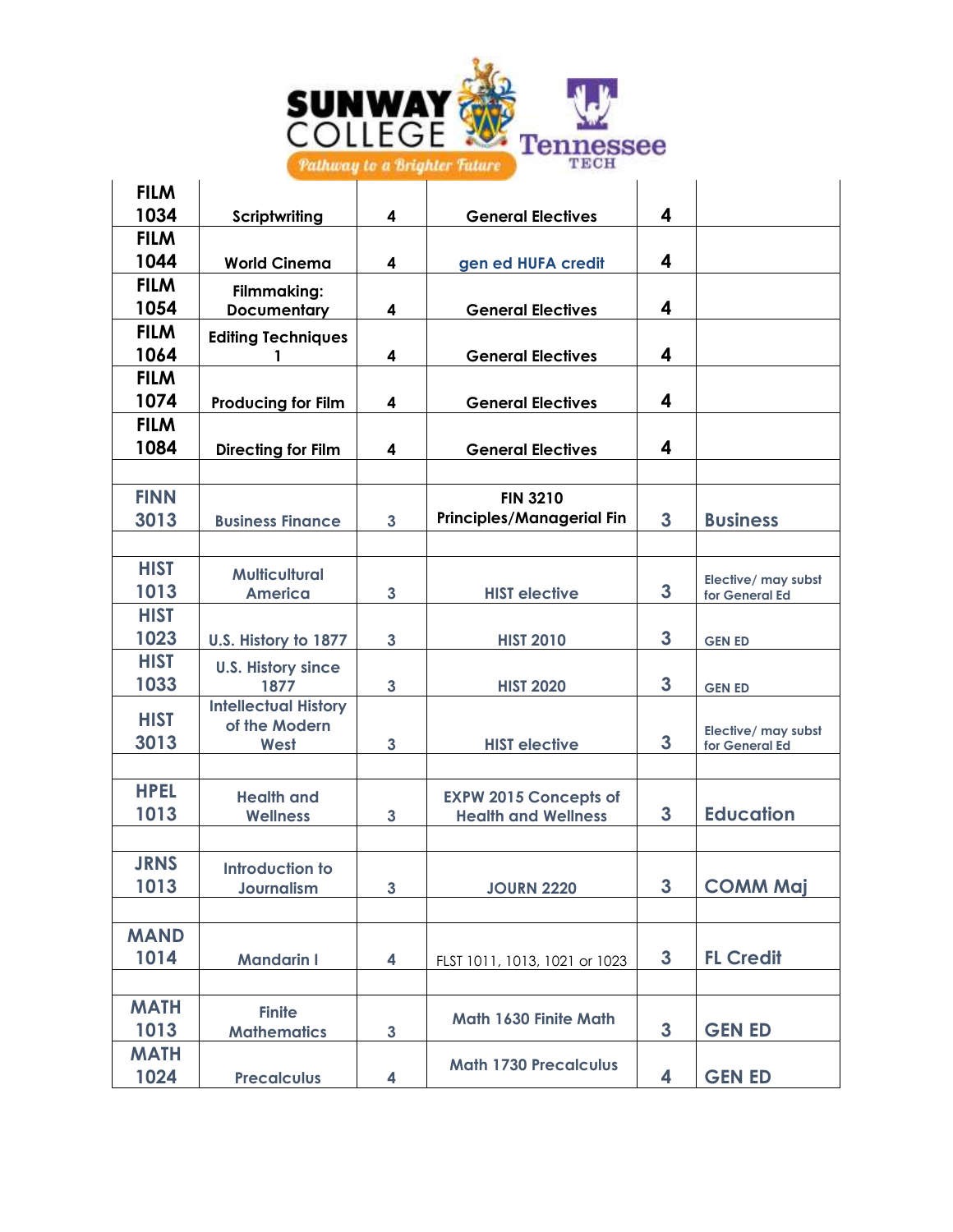

| <b>MATH</b>         |                                          |              | <b>Math 1910 Calculus I</b>           |                         |                                                   |
|---------------------|------------------------------------------|--------------|---------------------------------------|-------------------------|---------------------------------------------------|
| 1034                | <b>Calculus I</b>                        | 4            |                                       | 4                       | <b>GEN ED</b>                                     |
| <b>MATH</b>         |                                          |              | <b>Math 1920 Calculus II</b>          |                         |                                                   |
| 1044                | <b>Calculus II</b>                       | 4            |                                       | 4                       | <b>GEN ED</b>                                     |
| <b>MATH</b>         | <b>Discrete</b>                          |              | No TTU math equivalent;               |                         |                                                   |
| 1053                | <b>Mathematical</b><br><b>Structures</b> | 3            | perhaps CSC 1610                      | 3                       | <b>GEN ED</b>                                     |
| <b>MATH</b>         |                                          |              | <b>Math 1710 Precalculus</b>          |                         |                                                   |
| 1064                | <b>College Algebra</b>                   | 3            | (Algebra)                             | 3                       | <b>GEN ED</b>                                     |
| <b>MATH</b>         |                                          |              |                                       |                         |                                                   |
| 2014                | <b>Calculus III</b>                      | 4            | <b>Math 2110 Calculus III</b>         | 4                       | <b>GEN ED</b>                                     |
| <b>MATH</b>         | <b>Differential</b>                      |              | <b>Math 2120 Differential</b>         |                         |                                                   |
| 3014                | <b>Equations</b>                         | 4            | <b>Equations</b>                      | 4                       | <b>GEN ED</b>                                     |
| <b>MATH</b>         |                                          |              | <b>Math 2010 Elementary</b>           |                         |                                                   |
| 3024                | <b>Linear Algebra</b>                    | 4            | <b>Linear Algebra</b>                 | 4                       | <b>GEN ED</b>                                     |
|                     |                                          |              |                                       |                         |                                                   |
| <b>MGMT</b><br>2013 | Organizational<br><b>Behavior</b>        | 3            | <b>BMGT3510</b>                       | 3                       | Management &<br>Organizational<br><b>Behavior</b> |
| <b>MGMT</b><br>2023 | <b>Human Resource</b><br>Management      | 3            | <b>BMGT3630</b>                       | 3                       | <b>Human Resource</b><br>Management               |
|                     |                                          |              |                                       |                         |                                                   |
| <b>MGMT</b><br>3013 | <b>Business Process</b><br>Management    | 3            | <b>Business/DS Elective</b>           | 3                       |                                                   |
|                     |                                          |              |                                       |                         |                                                   |
| <b>MKTG</b>         |                                          |              |                                       |                         |                                                   |
| 2013                | <b>Principles of</b><br><b>Marketing</b> | 3            | MKT 3400 Princ of<br><b>Marketing</b> | 3                       | <b>Business</b>                                   |
|                     |                                          |              |                                       |                         |                                                   |
| <b>MLAB</b><br>1014 | Introduction to<br><b>Matlab</b>         | 4            |                                       |                         |                                                   |
|                     |                                          |              |                                       |                         |                                                   |
|                     | <b>Malay Language</b>                    |              |                                       |                         |                                                   |
| MU1                 | <b>Communication</b>                     |              |                                       |                         |                                                   |
| 2133                | <b>Level II</b>                          | $\mathbf{3}$ | FLST 1011, 1013, 1021 or 1023         | $\mathbf{3}$            | <b>FL Credit</b>                                  |
| MU1<br>2143         | <b>Islamic and Asian</b>                 |              | FLST 1011, 1013, 1021 or<br>1023      | $\mathbf{3}$            |                                                   |
|                     | <b>Civilization Studies</b>              | $\mathbf{3}$ |                                       |                         | <b>FL Credit</b>                                  |
| MU1                 |                                          |              | Social/Behavioral gen                 |                         |                                                   |
| 2153                | <b>Ethnic Relations</b>                  | $\mathbf{3}$ | ed cr.                                | $\mathbf{3}$            | <b>FL Credit</b>                                  |
| MU1                 |                                          |              |                                       |                         |                                                   |
| 2173                | <b>Malaysian Studies</b>                 | $\mathbf{3}$ | FLST 1011, 1013, 1021 or 1023         | $\mathbf{3}$            | <b>FL Credit</b>                                  |
| MU4<br>2612         | <b>Community</b><br><b>Service</b>       |              |                                       | $\overline{\mathbf{2}}$ | <b>Elective</b>                                   |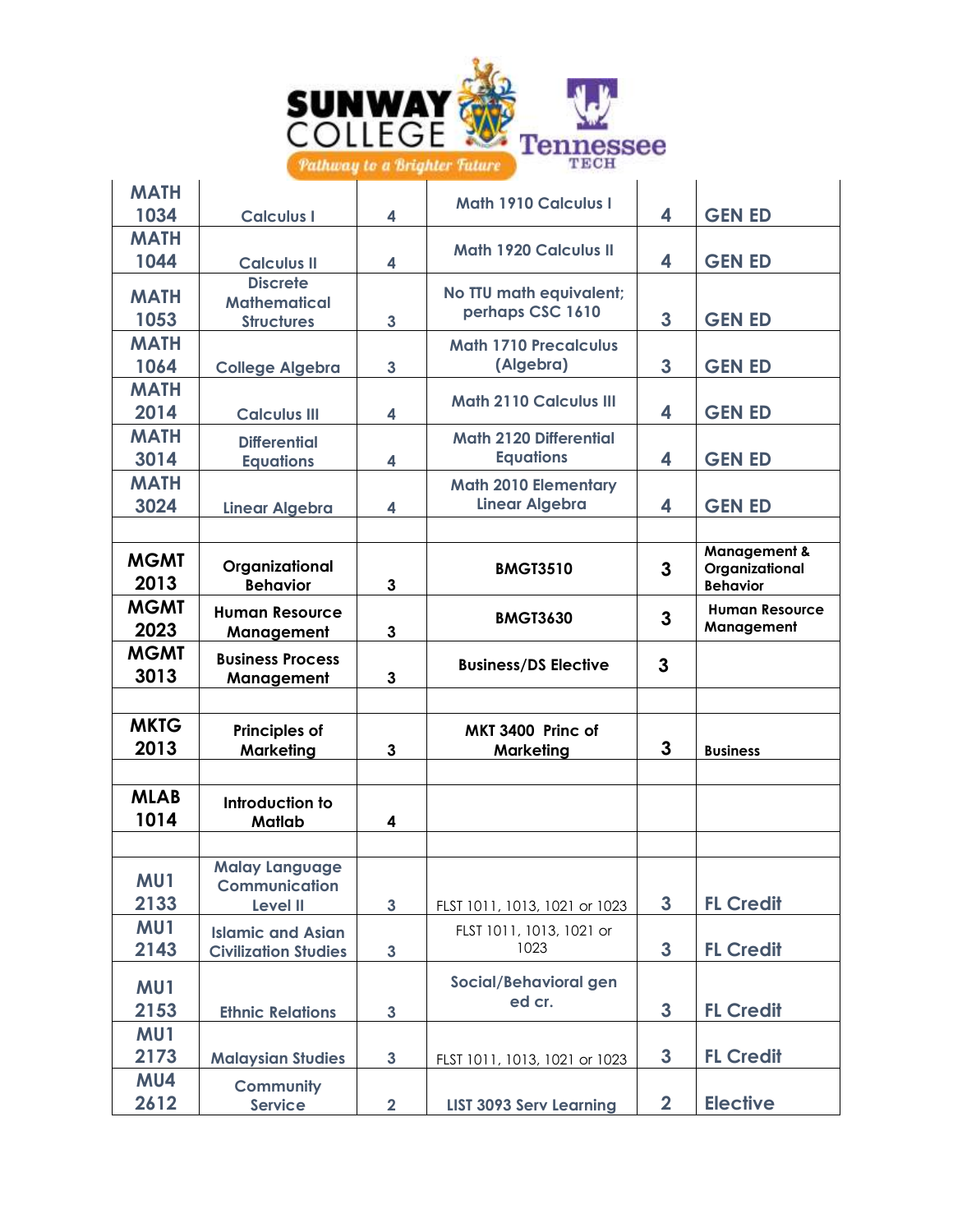

| <b>MUSC</b> |                                |              | MUS 1085, 1025, 1033,       |                | any one is    |
|-------------|--------------------------------|--------------|-----------------------------|----------------|---------------|
| 1012        | Large Ensemble I               | $\mathbf 2$  | 1077,1060,1045,1040         | $\mathbf{1}$   | equivalent    |
| <b>MUSC</b> | <b>Music</b>                   |              | MUS 1030 Music              |                |               |
| 1013        | <b>Appreciation</b>            | $\mathbf{3}$ | <b>Appreciation</b>         | 3              | <b>GEN ED</b> |
| <b>MUSC</b> |                                |              |                             |                |               |
| 1014        | <b>World Music</b>             | 4            | <b>MUS 2030</b>             | 3              |               |
| <b>MUSC</b> |                                |              |                             |                |               |
| 1022        | <b>Chamber Music I</b>         | $\mathbf 2$  | <b>MUS 1005</b>             | 1              |               |
| <b>MUSC</b> |                                |              |                             |                |               |
| 1023        | <b>Principal Study II</b>      | 3            | no equivalent-elective      | 3              |               |
| <b>MUSC</b> |                                |              |                             |                |               |
| 1024        | <b>Music Theory and</b>        |              |                             | 4              |               |
| <b>MUSC</b> | <b>Musicianship I</b>          | 4            | MUS 1120, 1130              |                |               |
| 1032        | Song and Aria<br>Class I       | $\mathbf 2$  |                             | 1              |               |
| <b>MUSC</b> |                                |              | <b>MUS 1210</b>             |                |               |
| 1034        | <b>Audio Recording</b>         |              |                             | $\mathbf 2$    |               |
| <b>MUSC</b> | and Production                 | 4            | <b>MUS 4250</b>             |                |               |
| 1042        |                                |              | MUS 1085, 1025, 1033, 1077, |                |               |
| <b>MUSC</b> | Large Ensemble II              | $\mathbf{2}$ | 1060,1045,1040              | 1              |               |
|             | <b>Music Theory and</b>        |              |                             |                |               |
| 1044        | <b>Musicianship II</b>         | 4            | MUS 1140, 1150              | 4              |               |
| <b>MUSC</b> | <b>Applied</b><br>Contemporary |              |                             |                |               |
| 1054        | <b>Musicianship I</b>          | 4            | <b>MUS 1081</b>             | 1              |               |
| <b>MUSC</b> | <b>Recording Studio</b>        |              |                             |                |               |
| 1064        | <b>Techniques</b>              | 4            | <b>MUS 4250</b>             | $\overline{2}$ |               |
|             | <b>Applied</b>                 |              |                             |                |               |
| <b>MUSC</b> | Contemporary                   |              |                             |                |               |
| 1074        | <b>Musicianship II</b>         | 4            | <b>MUS 4250</b>             | $\mathbf 2$    |               |
| <b>MUSC</b> |                                |              |                             |                |               |
| 1084        | <b>Music Theory and</b>        |              |                             | 4              |               |
| <b>MUSC</b> | <b>Musicianship III</b>        | 4            | MUS 1140, 1150              |                |               |
| 1033        | <b>American Pop</b>            |              |                             | 3              |               |
|             | <b>Music</b>                   | 3            | elective                    |                |               |
| <b>PHIL</b> |                                |              |                             |                |               |
| 1013        | Introduction to                |              |                             | 3              |               |
|             | Philosophy                     | 3            | <b>PHIL 1030</b>            |                |               |
|             |                                |              |                             |                |               |
| <b>PHYS</b> |                                |              | PHYS 1014 + PHYS 1021 =     |                |               |
| 1014        | <b>College Physics I</b>       | 4            | PHYS 2010 (4 cr) @ TTU      | 4              |               |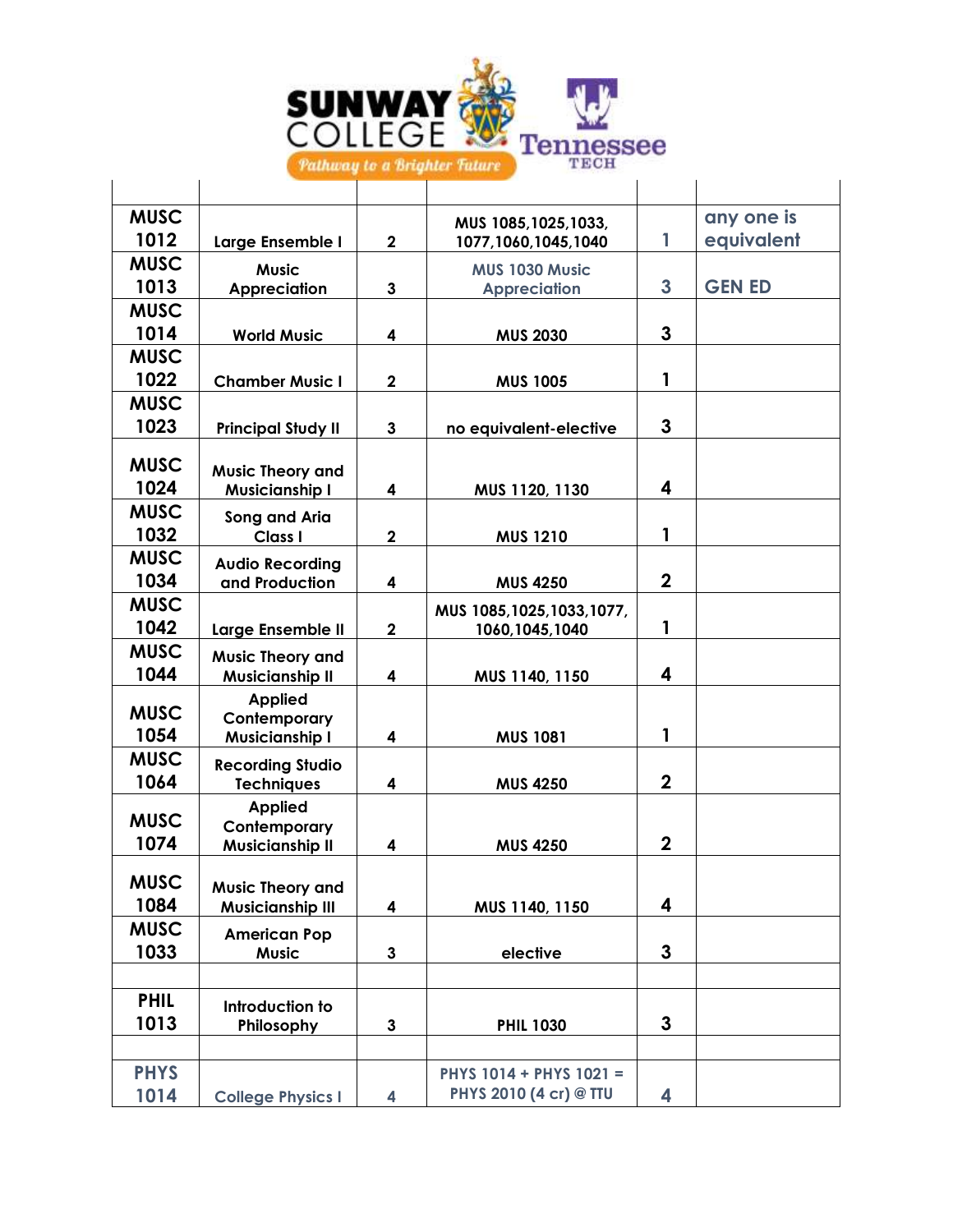

| <b>PHYS</b><br>1021 | <b>College Physics I</b><br>Lab                      | 1                       | PHYS 1014 + PHYS 1021 =<br>PHYS 2010 (4 cr) @ TTU | 1            |                         |
|---------------------|------------------------------------------------------|-------------------------|---------------------------------------------------|--------------|-------------------------|
| <b>PHYS</b><br>1034 |                                                      |                         | PHYS 1034 + PHYS 1041 =                           | 4            |                         |
| <b>PHYS</b>         | <b>College Physics II</b>                            | 4                       | PHYS 2020 (4 cr) @ TTU                            |              |                         |
| 1041                | <b>College Physics II</b><br><b>Lab</b>              | 1                       | PHYS 1034 + PHYS 1041 =<br>PHYS 2020 (4 cr) @ TTU | 1            |                         |
| <b>PHYS</b>         |                                                      |                         | PHYS 2014 + PHYS 2021 =                           |              |                         |
| 2014                | <b>Physics I</b>                                     | 4                       | PHYS 2110 (4 cr) @TTU                             | 4            |                         |
| <b>PHYS</b>         |                                                      |                         | PHYS 2014 + PHYS 2021 =                           |              |                         |
| 2021                | <b>Physics I Lab</b>                                 | 1                       | PHYS 2110 (4 cr) @TTU                             | 1            |                         |
| <b>PHYS</b>         |                                                      |                         | PHYS 2034 + PHYS 2041 =                           |              |                         |
| 2034                | <b>Physics II</b>                                    | 4                       | PHYS 2120 (4 cr) @ TTU                            | 4            |                         |
| <b>PHYS</b>         |                                                      |                         | PHYS 2034 + PHYS 2041 =                           |              |                         |
| 2041                | <b>Physics II Lab</b>                                | 1                       | PHYS 2120 (4 cr) @ TTU                            | 1            |                         |
|                     |                                                      |                         |                                                   |              |                         |
| <b>POLS</b>         | <b>International</b>                                 |                         | <b>POLS 3610</b>                                  | $\mathbf{3}$ | <b>International</b>    |
| 2014                | <b>Relations</b>                                     | $\overline{\mathbf{4}}$ |                                                   |              | <b>Politics</b>         |
| <b>POLS</b><br>2023 | American<br><b>Government and</b><br><b>Politics</b> | 3                       | <b>POLS 1030</b>                                  | $\mathbf{3}$ | American<br>Government  |
| <b>POLS</b>         |                                                      |                         |                                                   |              | <b>Seminar in World</b> |
| 3013                | <b>Asia Pacific Today</b>                            | 3                       | <b>POLS 4960</b>                                  | $\mathbf{3}$ | <b>Politics</b>         |
| <b>POLS</b>         |                                                      |                         |                                                   |              |                         |
| 3024                | <b>American Foreign</b>                              |                         |                                                   |              |                         |
|                     | <b>Policy</b>                                        | 4                       | <b>POLS 3670</b>                                  | 3            | <b>Foreign Policy</b>   |
|                     |                                                      |                         |                                                   |              |                         |
| <b>PSYC</b>         | Introduction to                                      |                         |                                                   |              |                         |
| 1013                | <b>Psychology</b>                                    | $\mathbf{3}$            | <b>PSY 2010</b>                                   |              | <b>GEN ED</b>           |
| <b>PSYC</b>         | <b>Developmental</b>                                 |                         |                                                   |              |                         |
| 1023                | <b>Psychology</b>                                    | $\mathbf{3}$            | <b>PSY 2130</b>                                   |              | <b>GEN ED</b>           |
| <b>PSYC</b>         | <b>Abnormal</b>                                      |                         |                                                   |              |                         |
| 2013                | Psychology                                           | $\mathbf{3}$            | <b>GENERAL ELECTIVE</b>                           |              | <b>GEN ED</b>           |
| <b>PSYC</b>         |                                                      |                         |                                                   |              |                         |
| 2023                | <b>Social Psychology</b>                             | $\mathbf{3}$            | <b>GENERAL ELECTIVE</b>                           |              | <b>GEN ED</b>           |
| <b>PSYC</b>         | <b>Research Methods</b>                              |                         | <b>Upper Division PSY</b>                         |              |                         |
| 3023                | in Psychology                                        | $\mathbf{3}$            | <b>Elective</b>                                   |              | <b>PSY Elective</b>     |
|                     |                                                      |                         |                                                   |              |                         |
| <b>RELS</b><br>1013 | <b>Survey of World</b>                               | $\mathbf{3}$            | <b>RELS 2010</b>                                  | $\mathbf{3}$ | <b>GEN ED</b>           |